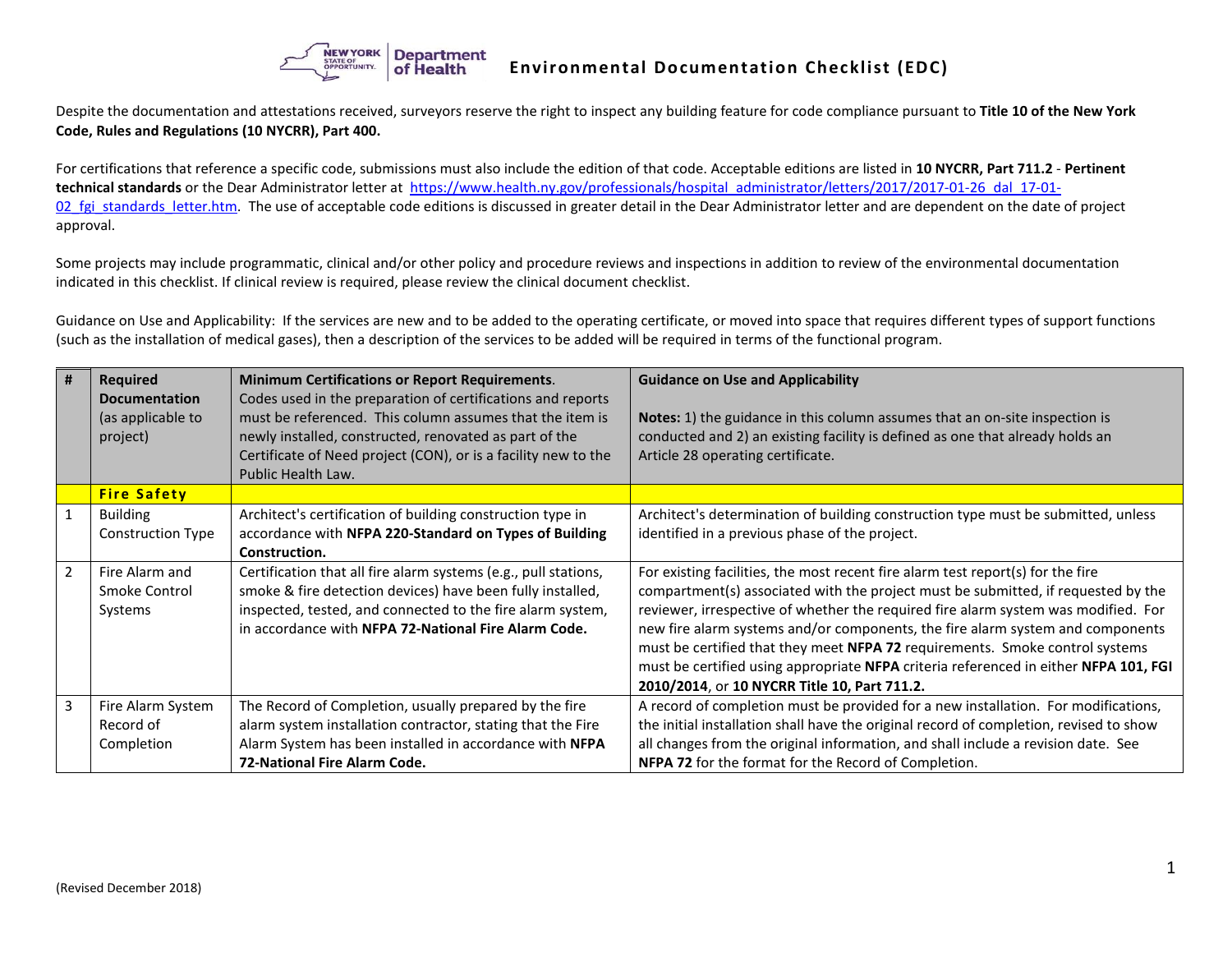| $\vert$ #      | <b>Required</b><br><b>Documentation</b>                                                  | <b>Minimum Certifications or Report Requirements</b>                                                                                                                                                                                                                                                                                                                                   | <b>Guidance on Use and Applicability</b>                                                                                                                                                                                                                                                                                                                                                                                                                                                                                                                                                                                                             |
|----------------|------------------------------------------------------------------------------------------|----------------------------------------------------------------------------------------------------------------------------------------------------------------------------------------------------------------------------------------------------------------------------------------------------------------------------------------------------------------------------------------|------------------------------------------------------------------------------------------------------------------------------------------------------------------------------------------------------------------------------------------------------------------------------------------------------------------------------------------------------------------------------------------------------------------------------------------------------------------------------------------------------------------------------------------------------------------------------------------------------------------------------------------------------|
| 4              | Sprinkler System<br>Installation                                                         | Contractor's certification letter stating that the installation<br>was performed in accordance with NFPA 13-Standard for<br>Installation of Sprinkler Systems.                                                                                                                                                                                                                         | For newly installed and modified systems, the contractor must certify that the<br>installation and acceptance testing was performed in compliance with NFPA 13.<br>Use and submittal of the Material and Test Certificate for Underground Piping from<br>NFPA 13 is required.                                                                                                                                                                                                                                                                                                                                                                        |
| 5              | Sprinkler System<br><b>Test Report</b>                                                   | Testing must be in accordance with NFPA 25-Standard for<br>the Inspection, Testing, and Maintenance of Water-Based<br><b>Fire Protection Systems.</b>                                                                                                                                                                                                                                  | For existing facilities, the most recent sprinkler system test report(s), for the fire<br>compartment(s) associated with the project, must be submitted if requested by the<br>reviewer, irrespective of whether the required sprinkler system was modified. A<br>test report(s) is/are required for each system associated with the CON, and must<br>address the testing frequency listed in NFPA 25.                                                                                                                                                                                                                                               |
| $6\,$          | Stand-pipe System                                                                        | For new systems or systems requiring redesign, a<br>Contractor's Certification and Test Certificate is required in<br>accordance with NFPA 14-Standard for Installation of<br>Standpipes and Hose Systems. For existing systems, the<br>owner must certify that owner, occupant, or management<br>firm or individual must certify that the stand-pipe is in good<br>working condition. | The installation of a new system, or the redesign of an existing system, as the result<br>of upgrading or adding a floor or wing to an existing standpipe system, requires<br>certification in accordance with NFPA 14. The individual or firm certifying an<br>existing system must demonstrate compliance with the inspection, testing, and<br>maintenance requirements of NFPA 25. This also includes provisions for hose<br>outlets, fire pumps, sprinklers, fire service piping, and valves. The most recent of<br>these records must be submitted if requested by the reviewer, irrespective of<br>whether the stand-pipe system was modified. |
| $\overline{7}$ | <b>Fire Pumps</b>                                                                        | Contractor's Certification in accordance with the<br>requirements of NFPA 20-Standard for Installation of<br><b>Stationary Pumps for Fire Protection.</b>                                                                                                                                                                                                                              | The system must be certified in accordance with NFPA 20. Unless requested by the<br>reviewer, certification is not required for existing facilities where no changes have<br>been made to the fire pump(s).                                                                                                                                                                                                                                                                                                                                                                                                                                          |
| 8              | <b>Ventilation Control</b><br>and fire protection<br>for commercial<br>cooking equipment | Certification that ventilation control and fire protection<br>equipment for commercial cooking equipment has been<br>installed and tested in accordance with NFPA 96-Standard<br>for Ventilation Control and Fire Protection of Commercial<br><b>Cooking Operations.</b>                                                                                                               | The system must be certified in accordance with NFPA 96. Unless requested by the<br>reviewer, certification is not required for existing facilities where no changes have<br>been made to the cooking equipment.                                                                                                                                                                                                                                                                                                                                                                                                                                     |
| 9              | Fire Response<br>Procedures                                                              | Policy & Procedure manual                                                                                                                                                                                                                                                                                                                                                              | Plans must be site specific and available at the site. Fire Plans will be reviewed for<br>new facilities, a new wing, floor, service and/or department of a facility, or at the<br>discretion of the reviewer.                                                                                                                                                                                                                                                                                                                                                                                                                                       |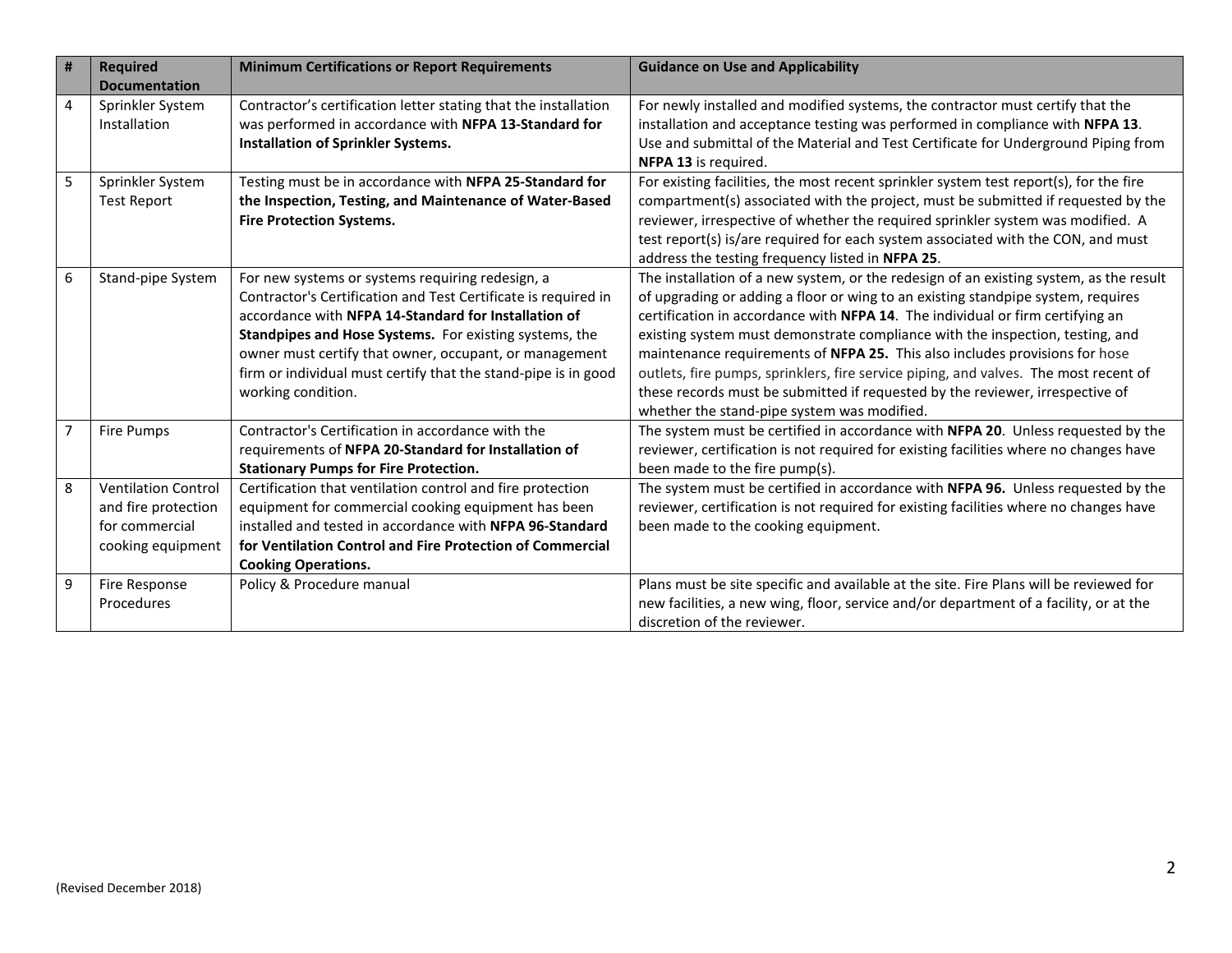| #  | <b>Required</b>                                     | <b>Minimum Certifications or Report Requirements</b>                                                                                                                                                                                                                                              | <b>Guidance on Use and Applicability</b>                                                                                                                                                                                                                                                                                                                                                                                                                                                                                                                                         |
|----|-----------------------------------------------------|---------------------------------------------------------------------------------------------------------------------------------------------------------------------------------------------------------------------------------------------------------------------------------------------------|----------------------------------------------------------------------------------------------------------------------------------------------------------------------------------------------------------------------------------------------------------------------------------------------------------------------------------------------------------------------------------------------------------------------------------------------------------------------------------------------------------------------------------------------------------------------------------|
|    | <b>Documentation</b>                                |                                                                                                                                                                                                                                                                                                   |                                                                                                                                                                                                                                                                                                                                                                                                                                                                                                                                                                                  |
| 10 | Emergency<br><b>Preparedness Plans</b>              | Policy & Procedure manual                                                                                                                                                                                                                                                                         | For existing facilities, plans addressing the space or service defined by the CON must<br>be submitted for review. Examples are: suites; clinics; service areas such as dialysis,<br>or interventional radiology, etc. For new facilities, Emergency Preparedness plans<br>will be reviewed in their entirety. General information for the preparation of these<br>plans may be found at:<br>https://www.health.ny.gov/environmental/emergency/health care providers/.<br>Plans that are too large to be uploaded may be reviewed on-site, at the discretion of<br>the surveyor. |
| 11 | Fire Safety and<br>Evacuation<br>Training           | Facility's documentation regarding staff training for fire<br>response procedures, and documentation indicating staff<br>attendance at fire drills where required. Training must be<br>held at the frequencies listed in NFPA 101.                                                                | Staff training specific to the space or service defined by the CON must be submitted<br>for review. For example, the training associated with staff assigned to the addition<br>of a new service such as lithotripsy, located in a space built for this purpose, will be<br>reviewed. In instances when staff have not yet occupied the space, allowances may<br>be made to allow the training to be performed immediately after the space is<br>occupied.                                                                                                                       |
| 12 | <b>Smoking Signs</b>                                | Signs consistent with facility's fire safety policy in<br>accordance with NFPA 101.                                                                                                                                                                                                               | Signs indicating where smoking is, and is not, permitted shall be available at the<br>facility and properly posted. Pictures of no smoking signage can be uploaded for<br>review.                                                                                                                                                                                                                                                                                                                                                                                                |
| 13 | Furnishings and<br><b>Decorations</b>               | Manufacturer's specifications detailing flame propagation<br>and fire testing criteria for furnishings and decorations in<br>accordance with NFPA 101.                                                                                                                                            | Items requiring documentation include: upholstered furniture; mattresses; drapes;<br>curtains, and other similar loosely hanging furnishings; and decorations.<br>Documentation must specify testing used in accordance with NFPA 101, and<br>classification if specified by test used (A, B, C, I, II, etc.). Document must be available<br>on-site, if not submitted in its entirety, or requested to be submitted by the<br>surveyor.                                                                                                                                         |
| 14 | Classification of<br>interior finishes<br>materials | Manufacturer's specifications detailing fire retardant<br>features and ratings of floor and wall finishes, and ceiling<br>tiles (critical radiant flux, flame spread, smoke<br>development, etc.), in accordance with NFPA 101.                                                                   | Documentation must specify test used in accordance with NFPA 101, and<br>classification if specified by test used (A, B, C, I, II, etc.). Document must be available<br>on-site, if not submitted in its entirety, or requested to be submitted by the<br>inspector.                                                                                                                                                                                                                                                                                                             |
| 15 | <b>Fire Stopping</b>                                | The facility shall ensure, and provide written certification,<br>that all fire/smoke barrier walls were inspected, and that<br>any penetrations were sealed with a listed Through<br>Penetration Firestop System. The facility shall also provide<br>copies of the listed systems that were used. | Certification of fire resistive sealing is ONLY required for new construction, or when<br>modifications are made to existing walls, ceilings and floors, which are required fire<br>resistive barriers and/or smoke separations. Facility is responsible for ensuring the<br>fire stopping has been completed prior to DOH inspection, and maintained<br>thereafter.                                                                                                                                                                                                             |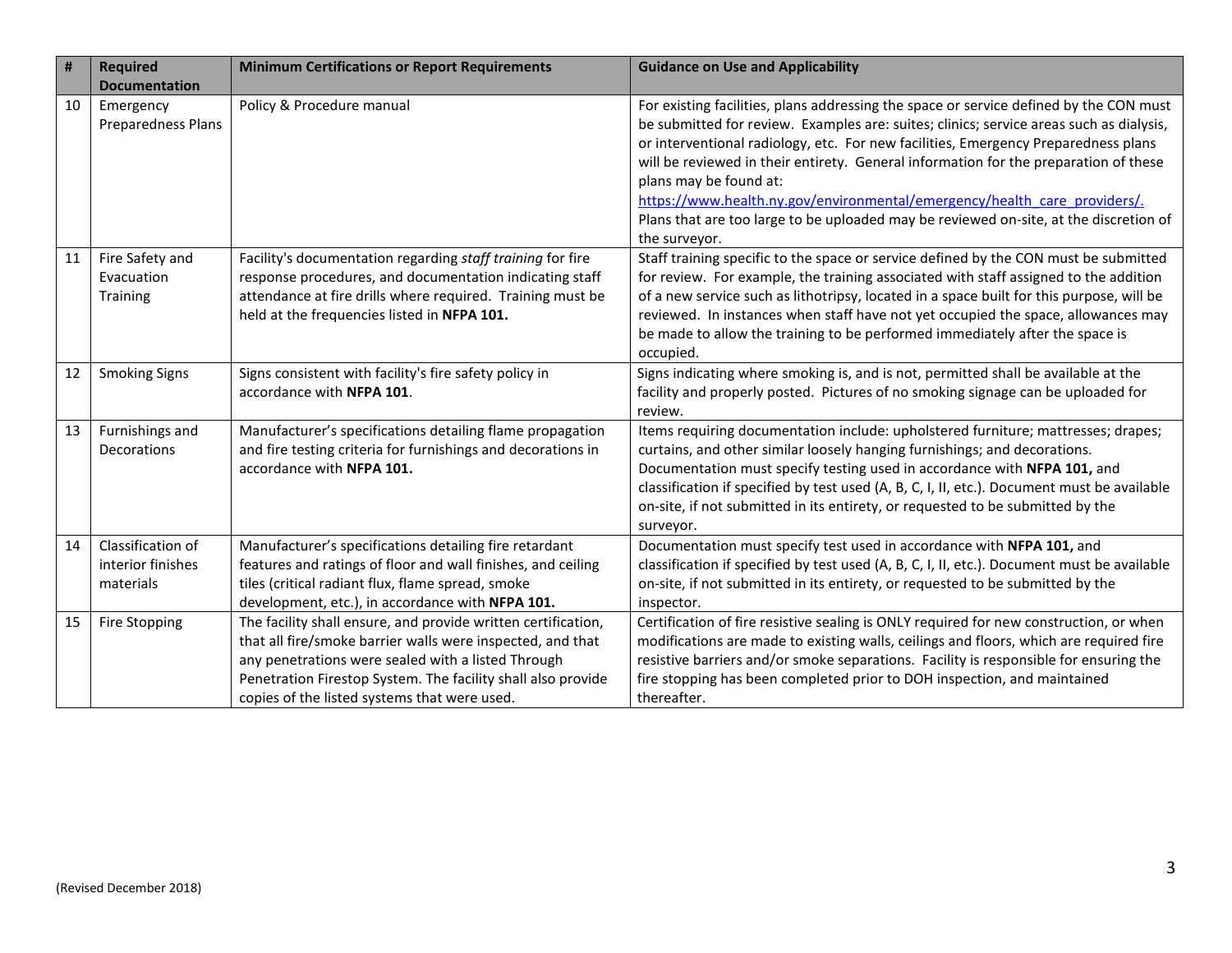| $\pmb{\sharp}$ | <b>Required</b>                                                  | <b>Minimum Certifications or Report Requirements</b>                                                                                                                                                                                                                                                                                                                                       | <b>Guidance on Use and Applicability</b>                                                                                                                                                                                                                                                                                                                                                                                                                                                                                                                                                                                                                                                |
|----------------|------------------------------------------------------------------|--------------------------------------------------------------------------------------------------------------------------------------------------------------------------------------------------------------------------------------------------------------------------------------------------------------------------------------------------------------------------------------------|-----------------------------------------------------------------------------------------------------------------------------------------------------------------------------------------------------------------------------------------------------------------------------------------------------------------------------------------------------------------------------------------------------------------------------------------------------------------------------------------------------------------------------------------------------------------------------------------------------------------------------------------------------------------------------------------|
|                | <b>Documentation</b>                                             |                                                                                                                                                                                                                                                                                                                                                                                            |                                                                                                                                                                                                                                                                                                                                                                                                                                                                                                                                                                                                                                                                                         |
|                | <b>Electrical</b>                                                |                                                                                                                                                                                                                                                                                                                                                                                            |                                                                                                                                                                                                                                                                                                                                                                                                                                                                                                                                                                                                                                                                                         |
| 16             | Electrical<br>Inspection<br>Certification                        | Contractor's certification that all electrical systems have<br>been installed in accordance with applicable codes,<br>including NFPA 70-National Electrical Code, and approved<br>plans.                                                                                                                                                                                                   | Uninterrupted power supply (UPS) systems, when required, should be included in<br>the contractor's certification. In municipal subdivisions, the local codes department<br>may certify the installation of electrical components, in addition to, or in lieu of, the<br>contractor. Third party inspections requiring certification may also be required for<br>electrical installations in certain instances (NY Board of Fire Underwriters,<br>Commonwealth, etc.).                                                                                                                                                                                                                   |
| 17             | <b>Battery Operated</b><br>Lighting and<br>Emergency<br>Lighting | Facility's documentation showing compliance with NFPA<br>101.                                                                                                                                                                                                                                                                                                                              | New installations shall include certification of compliance with NFPA 101, Chapter 7.<br>For existing installations, testing records in accordance with NFPA 101, Chapter 7<br>shall be submitted, unless the surveyor indicates that they will be reviewed on-site.<br>In instances where the generator services the emergency lighting, the generator<br>must be maintained in accordance with NFPA 110 irrespective of whether the facility<br>is required to have a generator.                                                                                                                                                                                                      |
| 18             | Emergency<br><b>Generator Test</b><br>Report                     | Certification per NFPA 99-Health Care Facilities Code and<br>NFPA 110-Standard for Emergency and Standby Power<br>Systems.                                                                                                                                                                                                                                                                 | A generator report compliant with provisions of NFPA 101, NFPA 99, and NFPA 110<br>must be available on-site for review for facilities that require a generator. The<br>report must include inspection, maintenance, and testing for the prior year, unless<br>the facility was surveyed during the 12 months prior to the submission of EDC<br>documents. Unless requested by the reviewer, certification is not required for<br>generators installed at existing facilities where no changes to the generator(s), or<br>generator component(s), has been made, and when clinical services requiring<br>modifications to the generator and its components are not part of the project. |
| 19             | Emergency<br><b>Electrical Systems</b>                           | Certification that the Essential Electrical System (EES)<br>complies with applicable sections NFPA 101, NFPA 110-<br><b>Standard for Emergency and Standby Power Systems,</b><br>NFPA 70-National Electrical Code, and NFPA 99-Health<br>Care Facilities Code. A listing of functions served by specific<br>EES branches should also be submitted when EES<br>certification is applicable. | When listing functions, see NFPA 99 (2012) Appendix B or NFPA 99 (1998 Appendix<br>C) for the suggested format to be used for listing functions and for maintenance<br>criteria.                                                                                                                                                                                                                                                                                                                                                                                                                                                                                                        |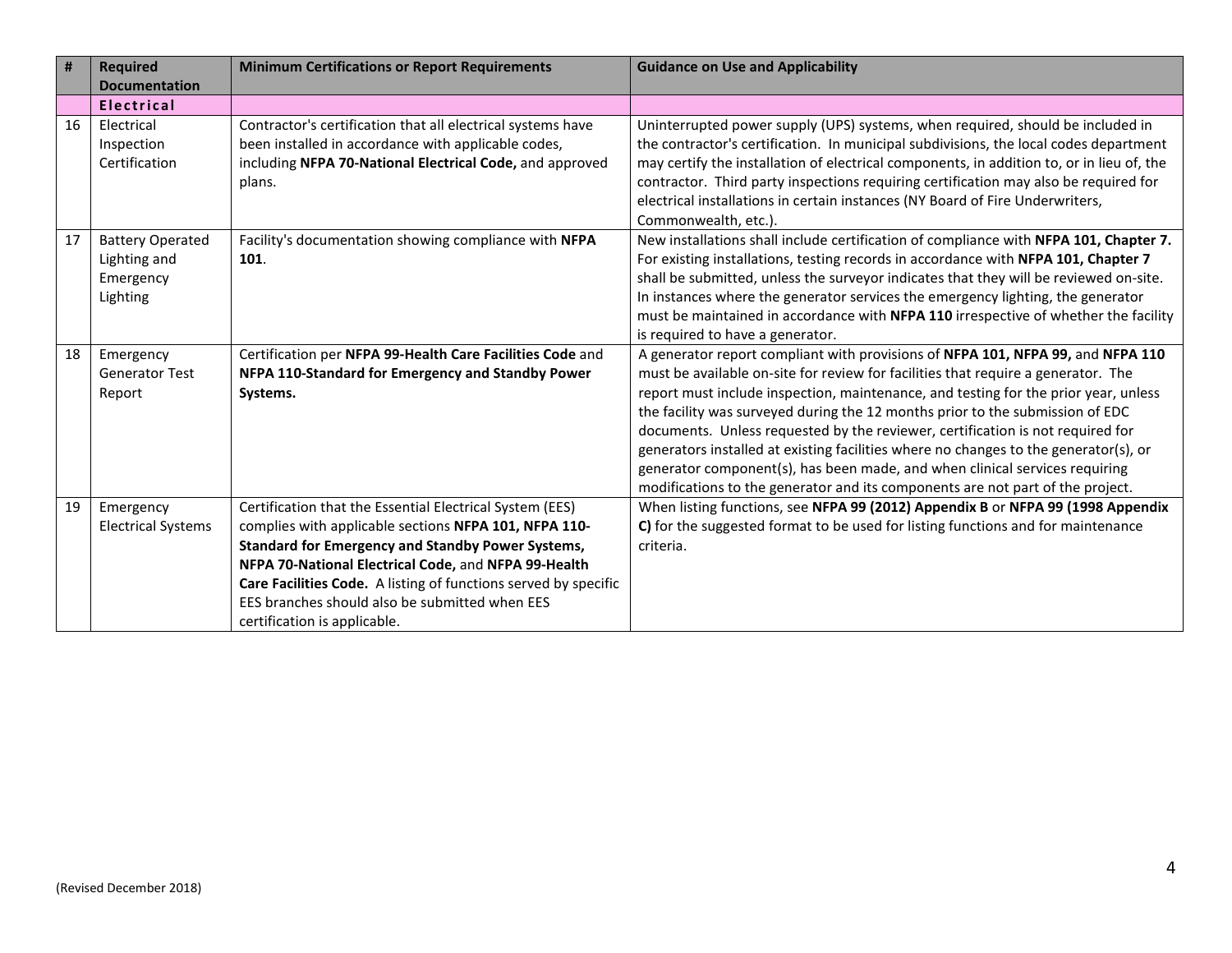| #  | <b>Required</b>                                                                   | <b>Minimum Certifications or Report Requirements</b>                                                                                                                                                                                                                                                        | <b>Guidance on Use and Applicability</b>                                                                                                                                                                                                                                                                                                                                                                                                                                                                                                                                                                                                                                                                                                                                                                                                                                                                                                                                                                                           |
|----|-----------------------------------------------------------------------------------|-------------------------------------------------------------------------------------------------------------------------------------------------------------------------------------------------------------------------------------------------------------------------------------------------------------|------------------------------------------------------------------------------------------------------------------------------------------------------------------------------------------------------------------------------------------------------------------------------------------------------------------------------------------------------------------------------------------------------------------------------------------------------------------------------------------------------------------------------------------------------------------------------------------------------------------------------------------------------------------------------------------------------------------------------------------------------------------------------------------------------------------------------------------------------------------------------------------------------------------------------------------------------------------------------------------------------------------------------------|
|    | <b>Documentation</b>                                                              |                                                                                                                                                                                                                                                                                                             |                                                                                                                                                                                                                                                                                                                                                                                                                                                                                                                                                                                                                                                                                                                                                                                                                                                                                                                                                                                                                                    |
|    | Plumbing                                                                          |                                                                                                                                                                                                                                                                                                             |                                                                                                                                                                                                                                                                                                                                                                                                                                                                                                                                                                                                                                                                                                                                                                                                                                                                                                                                                                                                                                    |
| 20 | Plumbing<br>Certification                                                         | Contractor's certification that the plumbing systems have<br>been installed in accordance with the applicable plumbing<br>code (e.g. national standard or international plumbing<br>code).                                                                                                                  | Specifics that the water system was flushed, pressure checked, etc. are considered<br>covered by this item, and need to be specified only when applicable. In some<br>municipal subdivisions, the local codes department may certify the installation of<br>plumbing components in addition to, or in lieu of, the contractor.                                                                                                                                                                                                                                                                                                                                                                                                                                                                                                                                                                                                                                                                                                     |
| 21 | Backflow<br>Prevention<br>Certification                                           | Certification that installation is in accordance with the<br>approved plans, along with test and maintenance<br>information, for each backflow prevention device. Results<br>should be shown on the NYS DOH-1013 (Bureau of Public<br>Water Supply Protection) form most recently submitted by<br>facility. | Unless requested by the reviewer as part of the EDC submittal, certification is not<br>required for existing Article 28 facilities where no changes to the facility's backflow<br>preventer (s) have been made. When required, certification for service connections<br>should be made using the standard DOH form at:<br>https://www.health.ny.gov/environmental/water/drinking/cross/doh1013.pdf. If a<br>backflow preventer on the service connection is not present, the facility must<br>demonstrate that one is not needed.                                                                                                                                                                                                                                                                                                                                                                                                                                                                                                  |
| 22 | <b>Water Supply</b><br>Certification                                              | For new systems or alterations to existing systems, provide<br>documentation that the system has been approved and/or<br>tested in accordance with 10 NYCRR, Part 5.                                                                                                                                        | 1) For new systems meeting the definition of a public water supply under 10<br>NYCRR, Part 5, documentation that the system has been reviewed and approved by<br>the local health department is required (County Health Department or DOH District<br>Office).<br>2) For new connections to an existing approved public water supply (e.g. connection<br>to a municipal system) provide documentation that the connection was approved by<br>the local authority having jurisdiction (generally the water purveyor or local code<br>enforcement office).<br>3) Requirements for new systems that are too small to be classified as a public water<br>supply as defined in 10 NYCRR, Part 5 will be established in conjunction with the<br>DOH's Bureau of Water Supply Protection and the DOH Regional Office.<br>4) Where distribution piping to the facility is installed or repairs are made, two<br>compliant coliform free samples are required following disinfection and flushing in<br>accordance with AWWA Standard C651. |
| 23 | Septic System<br>Certification                                                    | For those facilities on a septic system, certification that both<br>an existing and new system has been inspected and<br>approved by the authority having jurisdiction.                                                                                                                                     | Certification is required in all cases where the facility is on a septic system. Guidance<br>on septic system requirements may be found at authorities having jurisdiction.                                                                                                                                                                                                                                                                                                                                                                                                                                                                                                                                                                                                                                                                                                                                                                                                                                                        |
| 24 | Water Analysis and<br>bacteriological<br>cultures for renal<br>dialysis equipment | Pre and post water treatment, both bacteriological and<br>chemical, test results must be provided in accordance with<br>10 NYCRR, Section 757, and CMS guidelines regarding AAMI<br>standards.                                                                                                              | This item is only applicable to renal dialysis units and/or equipment, as applicable to<br>project.                                                                                                                                                                                                                                                                                                                                                                                                                                                                                                                                                                                                                                                                                                                                                                                                                                                                                                                                |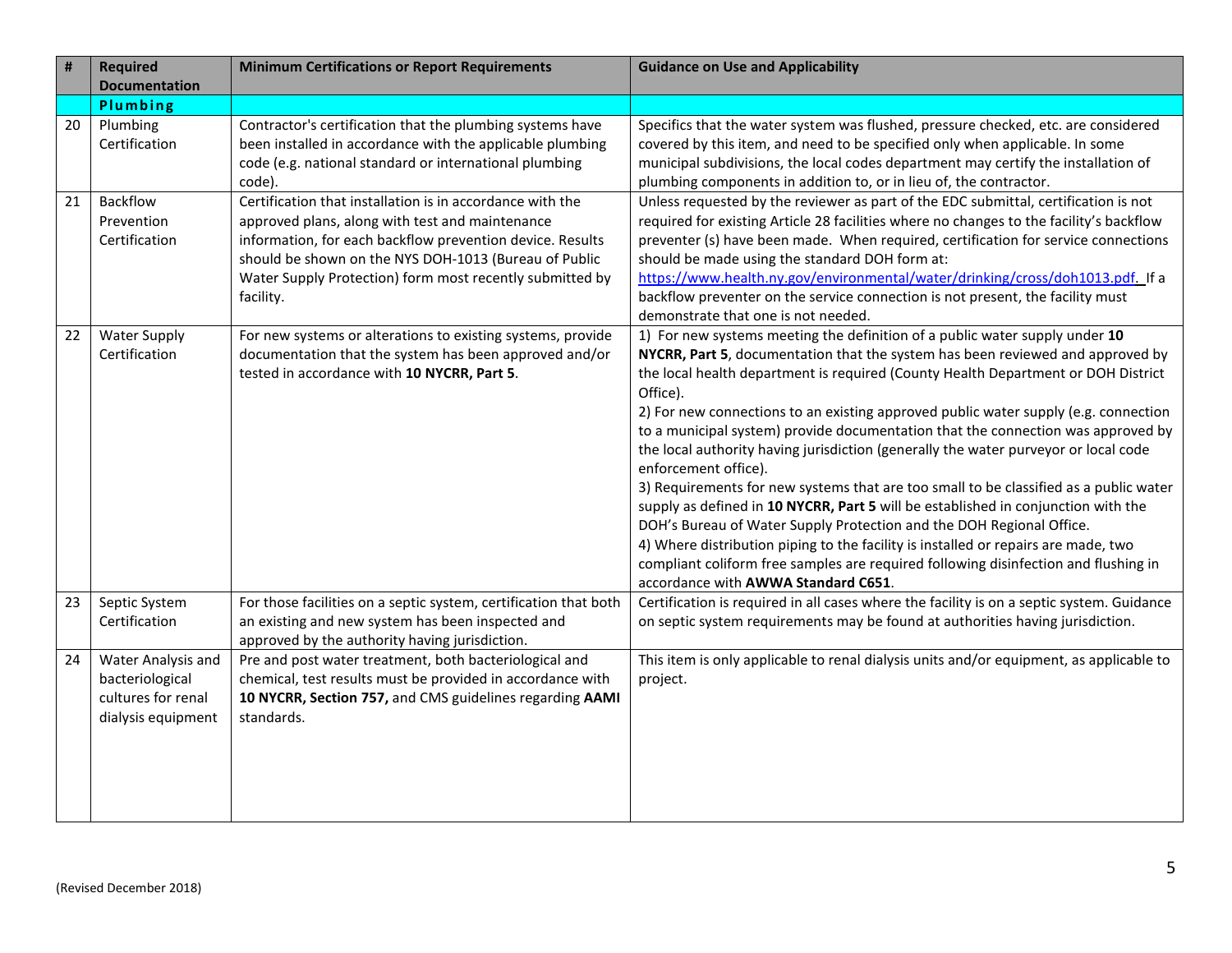| #  | <b>Required</b>      | <b>Minimum Certifications or Report Requirements</b>              | <b>Guidance on Use and Applicability</b>                                            |
|----|----------------------|-------------------------------------------------------------------|-------------------------------------------------------------------------------------|
|    | <b>Documentation</b> |                                                                   |                                                                                     |
|    | General              |                                                                   |                                                                                     |
|    | <b>Regarding</b>     |                                                                   |                                                                                     |
|    | Environmental        |                                                                   |                                                                                     |
|    | Health               |                                                                   |                                                                                     |
| 25 | Certificate of       | The Certificate of Occupancy (COO) or Certificate of              | A Temporary Certificate of Occupancy (TCO) may be acceptable in some                |
|    | Occupancy or         | <b>Completion (COC)</b> for building construction issued from the | circumstances. A new/revised Certificate of Occupancy or Completion is generally    |
|    | Certificate of       | local authority having jurisdiction (AHJ), usually the local      | required for all construction projects. A statement from the AHJ may be required in |
|    | Completion           | codes enforcement officer.                                        | some instances when a <b>COO</b> or <b>COC</b> is not issued.                       |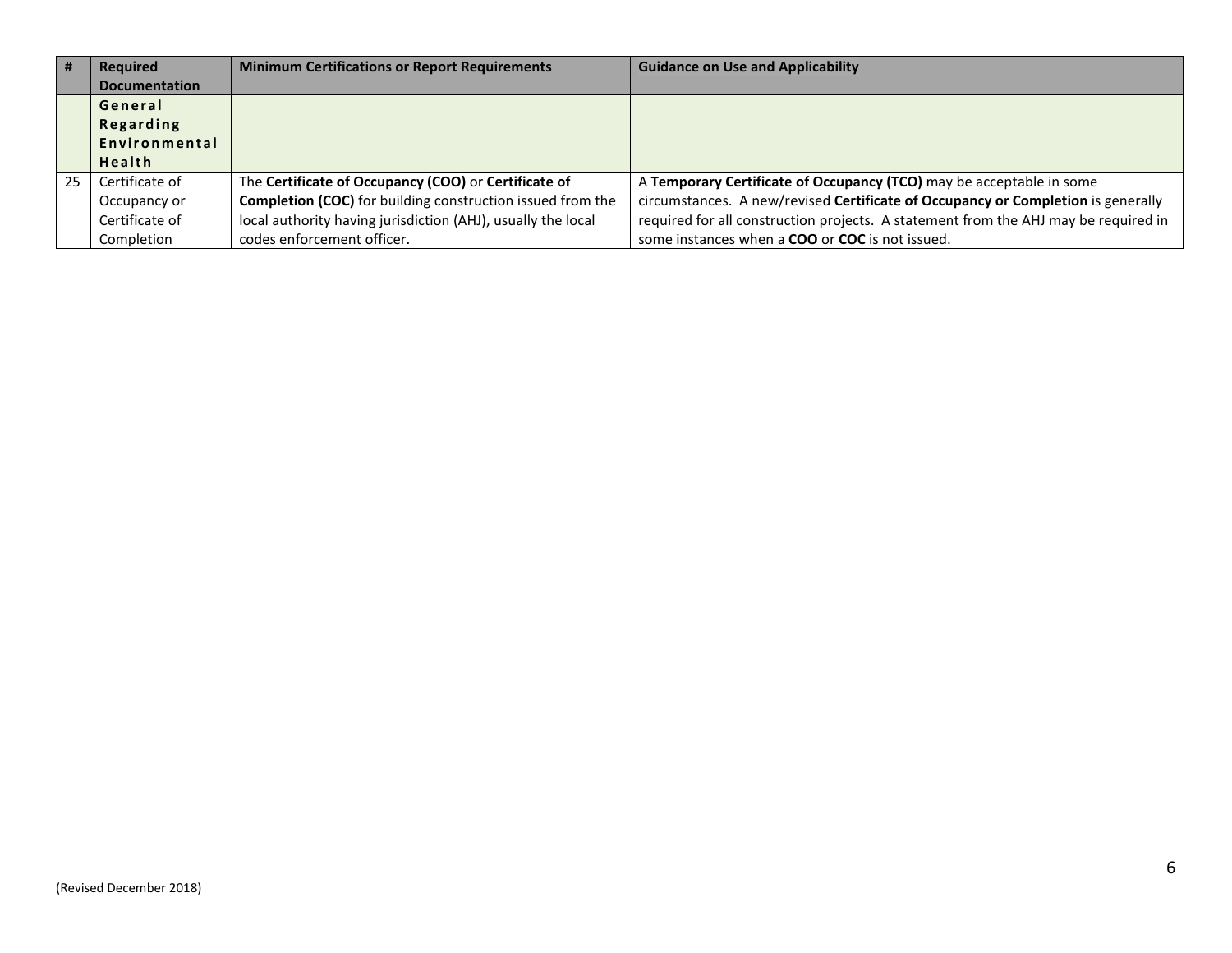| #  | <b>Required</b><br><b>Documentation</b>                      | <b>Minimum Certifications or Report Requirements</b>                                                                                                                                                                                                                                                                                                                                                                                                                                                                                                                                                                                                                                                                                                                                                                                                                                                                                                                                                                                                                                                                                         | <b>Guidance on Use and Applicability</b>                                                                                                                                                                                                                                                                                                                                                                                                                                                                                                                                                                                 |
|----|--------------------------------------------------------------|----------------------------------------------------------------------------------------------------------------------------------------------------------------------------------------------------------------------------------------------------------------------------------------------------------------------------------------------------------------------------------------------------------------------------------------------------------------------------------------------------------------------------------------------------------------------------------------------------------------------------------------------------------------------------------------------------------------------------------------------------------------------------------------------------------------------------------------------------------------------------------------------------------------------------------------------------------------------------------------------------------------------------------------------------------------------------------------------------------------------------------------------|--------------------------------------------------------------------------------------------------------------------------------------------------------------------------------------------------------------------------------------------------------------------------------------------------------------------------------------------------------------------------------------------------------------------------------------------------------------------------------------------------------------------------------------------------------------------------------------------------------------------------|
| 26 | Letter of<br>Certification for<br>Completed<br>Projects      | Two certifications from the Licensed Design Professional<br>may be required:<br>1) Facilities that are in earthquake or flood prone areas<br>must provide certification, from the facility or architect,<br>stating that the facility complies with 10 NYCRR, Part 711.3<br>(d) for projects in earthquake prone areas, and 10 NYCRR<br>Part 711.3 (e) (4) for those projects located in a 100-year<br>flood plain. The certification related to the flood plain must<br>state that no floor level or basement is located below the<br>100-year flood crest level, unless specifically approved by<br>the commissioner, or the facility is protected by flood walls.<br>2) A Certification of Completion document shall certify<br>compliance with applicable code requirements. This<br>documentation must attest to the project "as built", in<br>contrast to the architect's design letter that may have been<br>submitted as part of the project application and/or plan<br>approval stage. The Certification must have the signatures<br>of a licensed design professional (architect and/or<br>engineer), the applicant, and a notary. | The additional certification required for projects located in an area prone to<br>seismic activity or within a 100-year flood plain is due to the specific site<br>requirements listed in 10 NYCRR, Part 711.3.<br>A separate certification may also be required for each phase of a project. The<br>certification should be dated near the day of the pre-opening inspection/review and<br>after the architect/engineer has reviewed all required certifications. The required<br>letter format may be found at<br>https://www.health.ny.gov/facilities/cons/more_information/docs/3-<br>alc for completed projects.pdf |
| 27 | Nurse Call System                                            | Contractor's letter certifying compliance regarding<br>installation and testing.                                                                                                                                                                                                                                                                                                                                                                                                                                                                                                                                                                                                                                                                                                                                                                                                                                                                                                                                                                                                                                                             | The facility must certify that the nurse call system has been inspected and installed<br>in accordance with applicable sections and editions of FGI 2010/2014, NFPA 70, and<br>NFPA 99. Unless requested by the reviewer, certification is not required for existing<br>facilities where no changes to the nurse call system were made.                                                                                                                                                                                                                                                                                  |
| 28 | <b>Ventilation System</b><br>- Installation<br>Certification | Contractor's letter certifying that the ventilation system has<br>been installed in accordance with design criteria and<br>complies with ASHRAE criteria, per FGI 2010/2014.                                                                                                                                                                                                                                                                                                                                                                                                                                                                                                                                                                                                                                                                                                                                                                                                                                                                                                                                                                 | Certification is not required for existing facilities unless otherwise requested by the<br>reviewer as part of the EDC submittal.                                                                                                                                                                                                                                                                                                                                                                                                                                                                                        |
| 29 | <b>HVAC Balance</b><br>Reporting                             | The Heating, Ventilation, and Air Conditioning balance<br>report showing actual ventilation flow results,<br>demonstrating compliance with FGI 2010/2014. The report<br>shall include a cover letter by a licensed design professional<br>certifying compliance/noncompliance with referenced<br>codes.                                                                                                                                                                                                                                                                                                                                                                                                                                                                                                                                                                                                                                                                                                                                                                                                                                      | The facility must certify that:<br>1) the mechanical systems conform to installation criteria listed in FGI 2010/2014, as<br>well as applicable references, and;<br>2) the ventilation system has been balanced in accordance with ASHRAE criteria.<br>Certification is not required for existing facilities when no modifications were made<br>to the mechanical systems.                                                                                                                                                                                                                                               |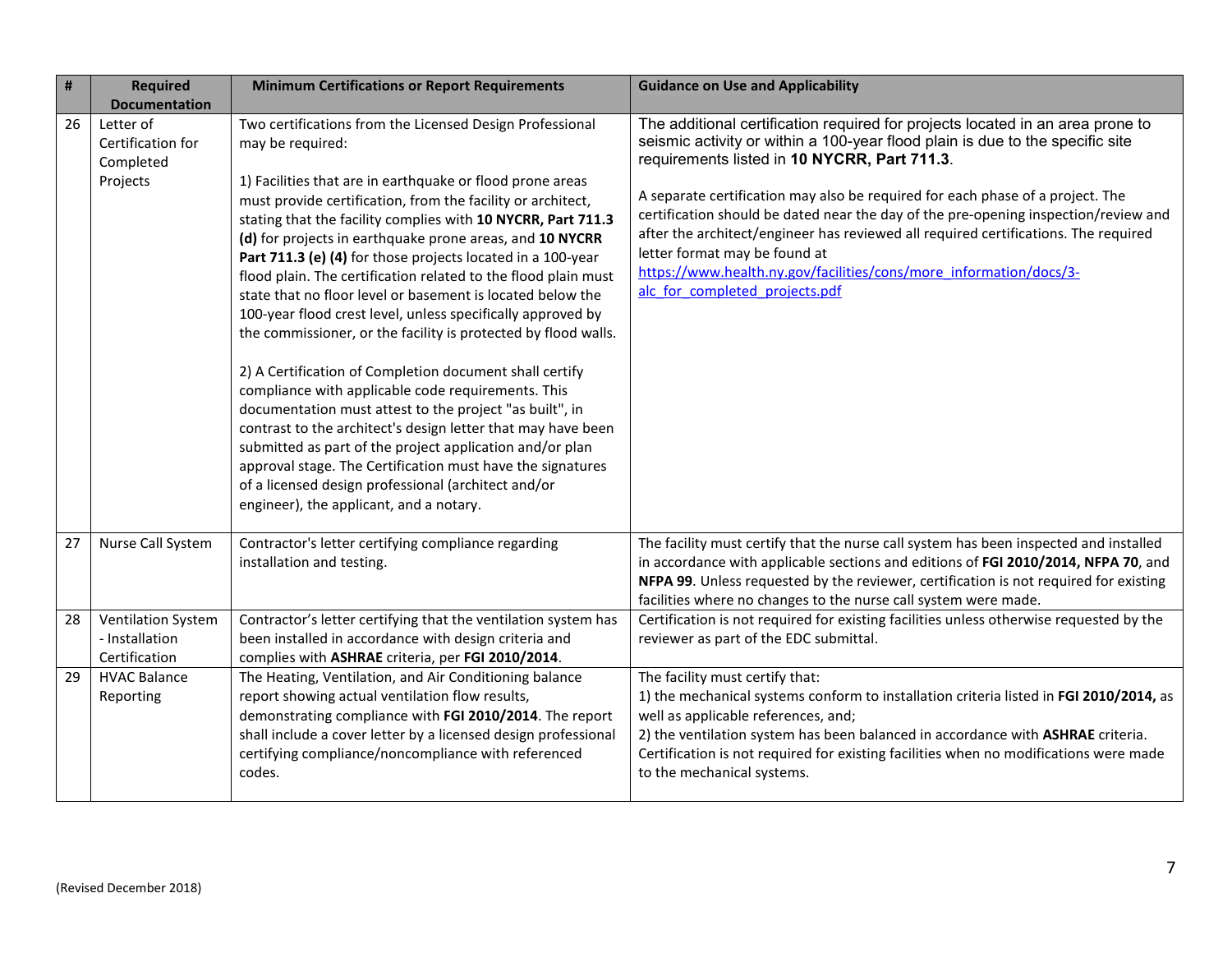| #  | <b>Required</b>          | <b>Minimum Certifications or Report Requirements</b>          | <b>Guidance on Use and Applicability</b>                                               |
|----|--------------------------|---------------------------------------------------------------|----------------------------------------------------------------------------------------|
|    | <b>Documentation</b>     |                                                               |                                                                                        |
| 30 | Elevator                 | Certification that all elevators have been inspected, tested, | The facility must provide certification that the elevator(s) has been installed and    |
|    | Certification            | and meet applicable requirements.                             | tested in accordance with FGI. Elevator certification is not required for existing     |
|    |                          |                                                               | facilities when no modifications have been made to the existing elevator system(s).    |
| 31 | Fume Hood                | Certification by a competent third party is expected for each | Various hood types may be encountered - applicable to laboratories, pharmacies,        |
|    | Certification            | hood, as applicable. A certification is to be affixed to the  | chemotherapy/IV prep rooms, radiology processing rooms, central sterilization          |
|    |                          | hood or be available at the facility.                         | rooms, nuclear medicine, and perhaps morgues.                                          |
| 32 | <b>Regulated Waste</b>   | Policy and procedures including a contract from a qualified   | Policy & Procedure Manual and signed contract usually needs to be available on-site.   |
|    | Removal                  | vendor for the removal, transport, and disposal of regulated  | Additional guidance is provided by 10NYCRR, Part 70.                                   |
|    |                          | medical waste.                                                |                                                                                        |
| 33 | Sterilizing              | Certification from the contractor that sterilization          | The facility must meet applicable sections of regulations from the Code of Federal     |
|    | Equipment -              | equipment has been installed and tested in accordance with    | Regulation (CFR) 482.42 or 416.51, and generally accepted standards such as CDC        |
|    | Certification            | the manufacturer's instructions.                              | Guidelines for Disinfection and Sterilization in Healthcare Facilities, AORN           |
|    |                          |                                                               | Perioperative Standards and Recommended Practices, or AAMI Sterilization in            |
|    |                          |                                                               | <b>Health Care Facilities.</b>                                                         |
| 34 | Sterilizing              | Documentation via test runs and bacteriological samples       | Generally, the facility should submit Bowie-Dick test results as well as printouts for |
|    | <b>Equipment Results</b> | that sterilization equipment is functioning in accordance     | cycle verification as required by the manufacturer and recommended by AMMI,            |
|    |                          | with the manufacturer's instructions.                         | AORN, APIC, and/or the CDC.                                                            |
| 35 | <b>Boiler Inspection</b> | <b>Boiler Inspection Certificate</b>                          | Unless requested by the reviewer as part of the EDC submittal, certification is not    |
|    |                          |                                                               | required for existing facilities where no changes to the boiler system have been       |
|    |                          |                                                               | made. Otherwise, for new and modifications to existing boilers, the facility must      |
|    |                          |                                                               | certify that the boiler has been installed/modified and tested in accordance with the  |
|    |                          |                                                               | manufacturer's instructions, FGI requirement as well as applicable state labor law.    |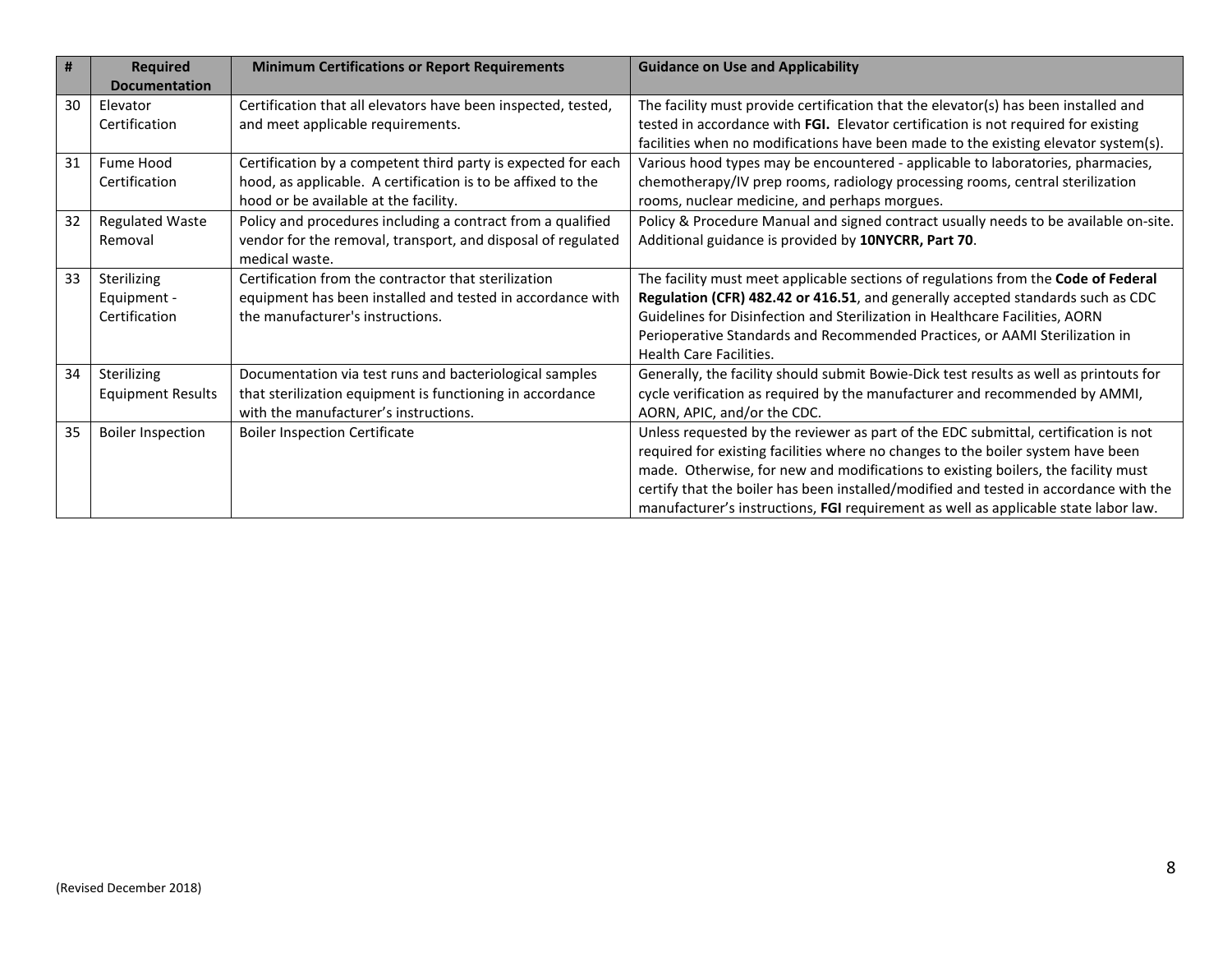| $\#$ | <b>Required</b>                   | <b>Minimum Certifications or Report Requirements</b>                                                                                                                                                                                                                                                                                                                                                                                                                                                                                                                                                                                                                                                                                                                                                                | <b>Guidance on Use and Applicability</b>                                                                                                                                                                                                                                          |
|------|-----------------------------------|---------------------------------------------------------------------------------------------------------------------------------------------------------------------------------------------------------------------------------------------------------------------------------------------------------------------------------------------------------------------------------------------------------------------------------------------------------------------------------------------------------------------------------------------------------------------------------------------------------------------------------------------------------------------------------------------------------------------------------------------------------------------------------------------------------------------|-----------------------------------------------------------------------------------------------------------------------------------------------------------------------------------------------------------------------------------------------------------------------------------|
|      | <b>Documentation</b>              |                                                                                                                                                                                                                                                                                                                                                                                                                                                                                                                                                                                                                                                                                                                                                                                                                     |                                                                                                                                                                                                                                                                                   |
| 36   | Medical Gas and<br>Vacuum Systems | For new and modified systems, five certifications are<br>required:<br>1) that the installation and storage of medical gases<br>conforms to all applicable requirements of FGI 2010/2014<br>and NFPA 99;<br>2) that the medical gases have been tested in accordance<br>with and meet NFPA 99 requirements;<br>3) that brazing was performed by a qualified individual(s) as<br>required by NFPA 99;<br>4) that piping for nonflammable medical gas systems is Type<br>K or L (ASTM B819), per NFPA 99-Health Care Facilities<br>Code, and that pipe (tube), fittings, valves, and other<br>pipeline components are cleaned for oxygen service and are<br>marked and sealed per NFPA 99-Health Care Facilities<br>Code; and<br>5) that the installed vacuum piping is corrosion resistant as<br>required by NFPA 99. | Unless requested by the reviewer as part of the EDC submittal, certifications are<br>only required if the installation is new, the existing system has been modified, or the<br>system has been dormant. Zone valve boxes must be installed in accordance with<br><b>NFPA 99.</b> |
| 37   | Medical Gas and                   | The test report shall include all values for static pressure,                                                                                                                                                                                                                                                                                                                                                                                                                                                                                                                                                                                                                                                                                                                                                       | Unless requested by the reviewer as part of the EDC submittal, testing is only                                                                                                                                                                                                    |
|      | Vacuum Systems                    | flow, and dynamic pressure for all outlets, dew point,                                                                                                                                                                                                                                                                                                                                                                                                                                                                                                                                                                                                                                                                                                                                                              | required for newly modified, new, or systems that have been dormant.                                                                                                                                                                                                              |
|      | <b>Test Report</b>                | hydrocarbon results, purity results for each medical gas, etc.<br>in accordance with NFPA 99.                                                                                                                                                                                                                                                                                                                                                                                                                                                                                                                                                                                                                                                                                                                       |                                                                                                                                                                                                                                                                                   |
| 38   | <b>Imaging Equipment</b>          | Certification that newly installed imaging equipment (e.g., x-                                                                                                                                                                                                                                                                                                                                                                                                                                                                                                                                                                                                                                                                                                                                                      | For all newly installed equipment, documentation should include evidence that the                                                                                                                                                                                                 |
|      | Installation                      | ray, MRI) and nuclear medicine equipment has been                                                                                                                                                                                                                                                                                                                                                                                                                                                                                                                                                                                                                                                                                                                                                                   | facility's radiation equipment has been registered with NYS DOH Bureau of                                                                                                                                                                                                         |
|      |                                   | installed and tested in accordance with manufacturer's                                                                                                                                                                                                                                                                                                                                                                                                                                                                                                                                                                                                                                                                                                                                                              | Environmental Radiation Protection (e.g., correspondence to or from the Bureau                                                                                                                                                                                                    |
|      |                                   | instructions, and references listed in 10 NYCRR, Part 711.2                                                                                                                                                                                                                                                                                                                                                                                                                                                                                                                                                                                                                                                                                                                                                         | regarding registration), complies with 10 NYCRR, Part 16, references in 10 NYCRR,                                                                                                                                                                                                 |
|      |                                   | and FGI 2010/2014.                                                                                                                                                                                                                                                                                                                                                                                                                                                                                                                                                                                                                                                                                                                                                                                                  | Part 711.2, and conforms to FGI criteria. For MRI devices, manufacturer's/installer's                                                                                                                                                                                             |
|      |                                   |                                                                                                                                                                                                                                                                                                                                                                                                                                                                                                                                                                                                                                                                                                                                                                                                                     | certification for the imager and associated equipment is required.                                                                                                                                                                                                                |
| 39   | Physicist's                       | The certification report should contain:                                                                                                                                                                                                                                                                                                                                                                                                                                                                                                                                                                                                                                                                                                                                                                            | Documentation is applicable to X-ray, CT, LINAC, fluoroscopy, mammography, C-                                                                                                                                                                                                     |
|      | Report/Certification              | 1) Radiation exposures for locations surrounding the                                                                                                                                                                                                                                                                                                                                                                                                                                                                                                                                                                                                                                                                                                                                                                | arm, and similar type devices. Acceptability testing reports need to be                                                                                                                                                                                                           |
|      |                                   | equipment room. This includes all areas adjacent to the                                                                                                                                                                                                                                                                                                                                                                                                                                                                                                                                                                                                                                                                                                                                                             | commensurate with the type of device. [Note: MRI devices do not emit ionizing                                                                                                                                                                                                     |
|      |                                   | room, including the roof, if applicable, and;                                                                                                                                                                                                                                                                                                                                                                                                                                                                                                                                                                                                                                                                                                                                                                       | radiation.]. A schematic showing the 5 Gauss line is required for a MRI and an                                                                                                                                                                                                    |
|      |                                   | 2) Acceptance testing as required for commissioning the                                                                                                                                                                                                                                                                                                                                                                                                                                                                                                                                                                                                                                                                                                                                                             | exposure diagram for x-ray producing equipment.                                                                                                                                                                                                                                   |
|      |                                   | radiation producing equipment.                                                                                                                                                                                                                                                                                                                                                                                                                                                                                                                                                                                                                                                                                                                                                                                      |                                                                                                                                                                                                                                                                                   |
| 40   | Swimming or                       | Written approval from DOH Center for Environmental                                                                                                                                                                                                                                                                                                                                                                                                                                                                                                                                                                                                                                                                                                                                                                  | Pools must be certified as compliant with FGI criteria and 10 NYCRR Subpart 6-1.                                                                                                                                                                                                  |
|      | therapeutic use                   | Health, based on plan review by the Bureau of Community                                                                                                                                                                                                                                                                                                                                                                                                                                                                                                                                                                                                                                                                                                                                                             | Certification is not required for existing pools when no changes are made.                                                                                                                                                                                                        |
|      | pools                             | Environmental Health and Food Protection, in accordance<br>with 10 NYCRR, Subpart 6-1. The September 6, 2012 Dear                                                                                                                                                                                                                                                                                                                                                                                                                                                                                                                                                                                                                                                                                                   |                                                                                                                                                                                                                                                                                   |
|      |                                   | Administrator Letter, which discusses the approval process,                                                                                                                                                                                                                                                                                                                                                                                                                                                                                                                                                                                                                                                                                                                                                         |                                                                                                                                                                                                                                                                                   |
|      |                                   | is available from the Regional Office.                                                                                                                                                                                                                                                                                                                                                                                                                                                                                                                                                                                                                                                                                                                                                                              |                                                                                                                                                                                                                                                                                   |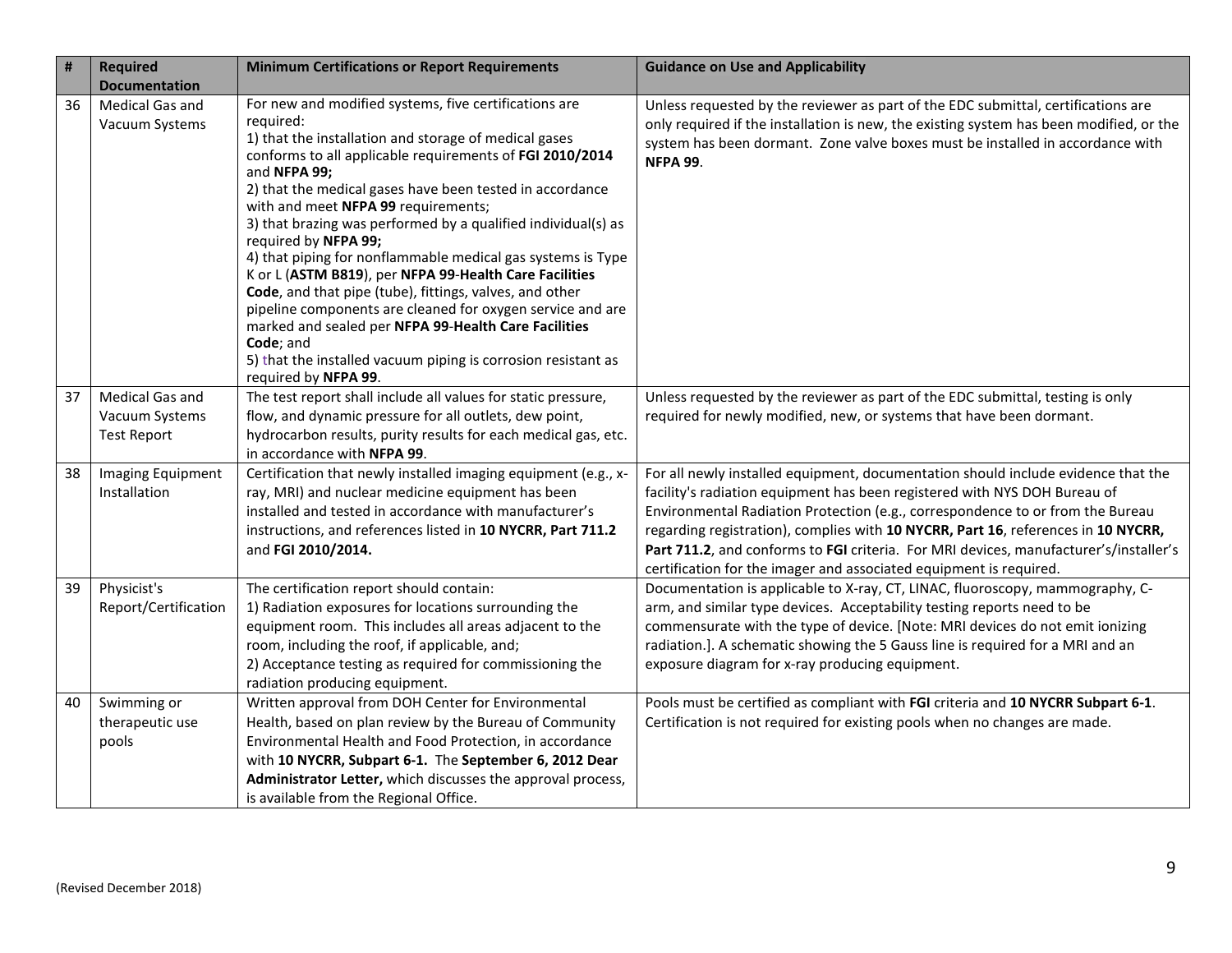| #  | <b>Required</b>          | <b>Minimum Certifications or Report Requirements</b>             | <b>Guidance on Use and Applicability</b>                                             |
|----|--------------------------|------------------------------------------------------------------|--------------------------------------------------------------------------------------|
|    | <b>Documentation</b>     |                                                                  |                                                                                      |
|    | <b>Forms filed</b>       |                                                                  |                                                                                      |
|    | with, or                 |                                                                  |                                                                                      |
|    | obtained                 |                                                                  |                                                                                      |
|    | from, DOH                |                                                                  |                                                                                      |
|    | <b>Bureaus or</b>        |                                                                  |                                                                                      |
|    | other agencies           |                                                                  |                                                                                      |
| 41 | <b>DOH Registration</b>  | NYS DOH Certificate of Registration, DOH-3376 form, per 10       | A current DOH-3376 for the facility must be available. A NYC Department of Health    |
|    | for Ionizing             | NYCRR, Part 16, Section 16.50.                                   | and Hygiene certificate is required for NYC facilities, in place of the DOH-3376.    |
|    | Equipment                |                                                                  | [Note: This does not apply to MRI devices.]                                          |
|    |                          |                                                                  |                                                                                      |
| 42 | FDA Report of            | FDA Report of Assembly, FDA-2579 form.                           | The installer of a radiation emitting device must file an FDA-2579. A copy must      |
|    | Assembly Form            |                                                                  | be available at the facility. The facility should have a copy of the FDA operating   |
|    |                          |                                                                  | certificate, if applicable, during the on-site inspection.                           |
| 43 | Laboratory Permit        | NYS DOH permit issued by the Wadsworth Center Clinical           | A laboratory permit is required when laboratory services or point of care testing is |
|    |                          | Laboratory Evaluation Program (CLEP), in accordance with         | provided. A new permit must be obtained for new facilities, and when there are       |
|    |                          | NYS Public Health Law, Article 5, Title V: Clinical Laboratory   | changes in services, location, laboratory owner or laboratory director.              |
|    |                          | and Blood Banking Services.                                      |                                                                                      |
|    | Other                    |                                                                  |                                                                                      |
| 44 | Floor Plan               | A floor plan should be provided for each area undergoing         | Additional schematics or floor plans may be needed, based on renovations and         |
|    |                          | review. Generally, an 11" x 17" plan is sufficient. Multiple     | construction, as applicable to the project and requested by the reviewer.            |
|    |                          | floor plans may be necessary under circumstances where           |                                                                                      |
|    |                          | multiple floors are undergoing review, or where the floor        |                                                                                      |
|    |                          | plan is unreadable due to the size of the renovated area. A      |                                                                                      |
|    |                          | floor plan showing the level of exit discharge is required       |                                                                                      |
|    |                          | when the level of exit discharge is on a floor that is different |                                                                                      |
|    |                          | from the floor where construction has taken place.               |                                                                                      |
| 45 | <b>Board of Pharmacy</b> | Required for new pharmacies, satellite pharmacies, and           | For new pharmacies or satellite pharmacies, the facility must contact the Board of   |
|    | Review and/or            | areas of compounding, at the discretion of the Board of          | Pharmacy (BOP) to determine whether certification, a BOP inspection, or other BOP    |
|    | Certification            | Pharmacy, NYS Department of Education.                           | review is required. BOP participation may not be required, but the BOP must make     |
|    |                          |                                                                  | this decision. Communication with the BOP must be documented.                        |
| 46 | Mobile,                  | Certification from the manufacturer that the unit meets the      | Division of Building Standards and Codes, NYS Department of State, approval is       |
|    | Transportable, and       | applicable criteria of FGI Chapter 5 and, for relocatable units, | required for relocatable units.                                                      |
|    | Relocatable Units        | Department of State Certification that the unit was inspected    |                                                                                      |
|    |                          | and approved. The architect must also certify the unit.          |                                                                                      |